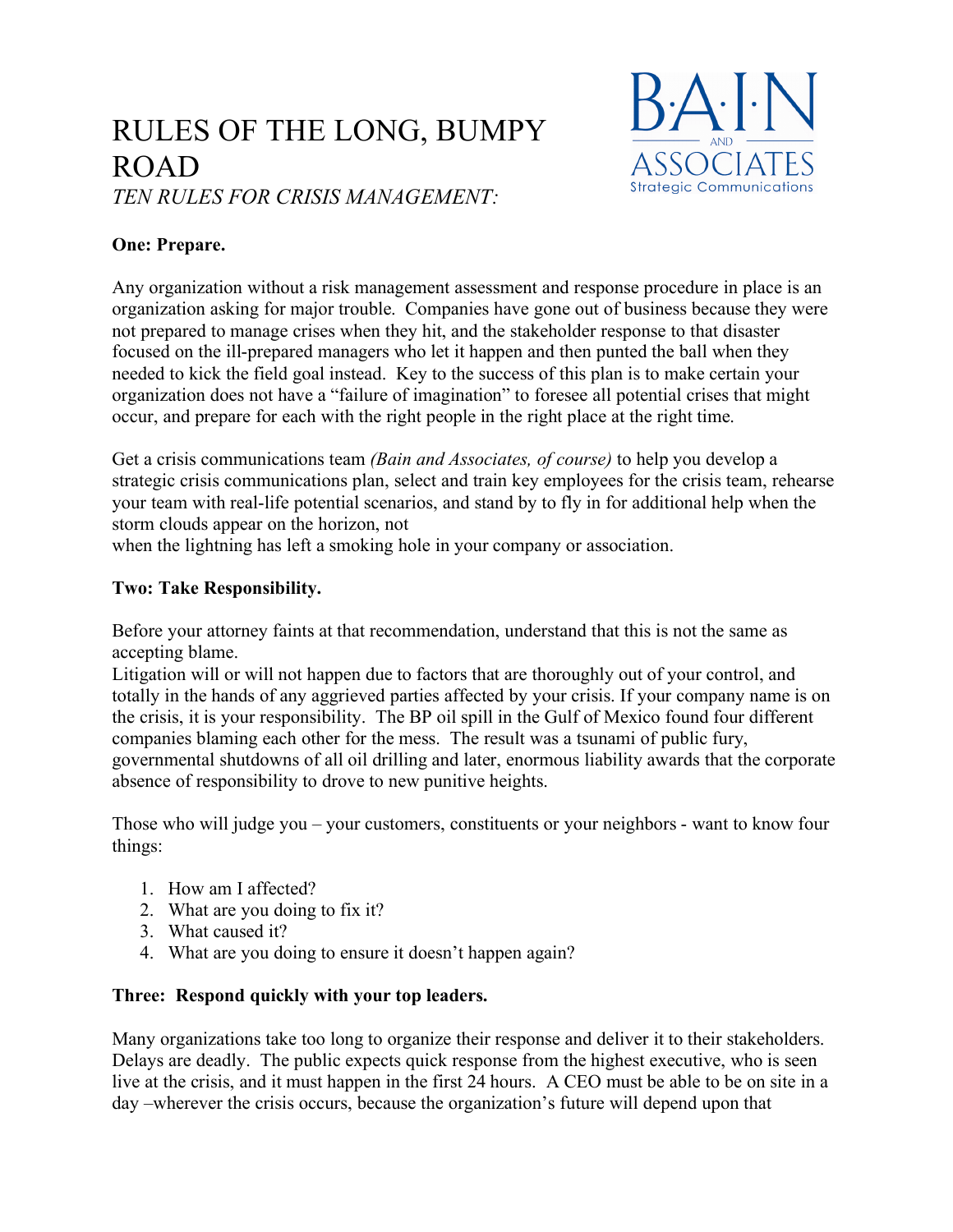demonstration of concern and leadership. Take the corporate jet, and get your top leader on the ground in front of the cameras.

#### **Four: Show empathy, and mean it.**

Nothing is more embarrassing or ineffective than a crisis-laden CEO who reads aloud a statement of empathy for those negatively affected – and sounds like he's reading it. Okay, we take that back: the CEO sends out his PR VP to read the statement aloud, while he hides in his top floor office.

# **Five: Don't overreact.**

Many companies have come out swinging with armies of lawyers when a bad story appears in a newspaper. Don't mistake that single story for a crisis; if you deliver a thermonuclear response it could lead to one. Worse, your overreaction will give the story "legs" for another day, week or more. The public knows what the appropriate level of response is. Use opinion polling to measure your critical target audiences' attitudes to ensure you ARE responding appropriately.

#### **Six: Call in your friends.**

Develop strong, reliable relationships with respected and independent third parties who are willing to speak on your behalf. They will be academics, thought-leaders in your field or not, and opinion-shapers in your stakeholder communities who have the greatest asset you will lack in a crisis: credibility to speak believably in your favor.

#### **Seven: Work with the media, not against them.**

Your organization needs to provide responses as quickly as possible to the four questions shown above. Reporters and editors are not your enemies, and they are not your friends. They simply have stories to tell, and they WILL tell them, whether you cooperate or not. All good reporters will go directly to those who are eager to talk about your crisis, even if you are not. Do not let the negative voices overpower your own.

# **Eight: Recognize that your crisis WILL go viral.**

Nothing travels faster than bad news, and you can think of three recent examples before you finish reading this sentence. The question then becomes: "How do I manage a viral epidemic?" First, know what is being said. Twitter Tweets and Re-Tweets, Facebook and LinkedIn posting, the vast blogosphere and the supermarket checkout line will provide plenty of opportunities to monitor your crisis in real time. Prepare to manage the most influential originators of information or opinion about your crisis, and arrange to provide direct information to those individuals or groups. As that data flow increases, your credibility and responsibility rises, and much of the viral impact can be mitigated.

#### **Nine: Stay prepared.**